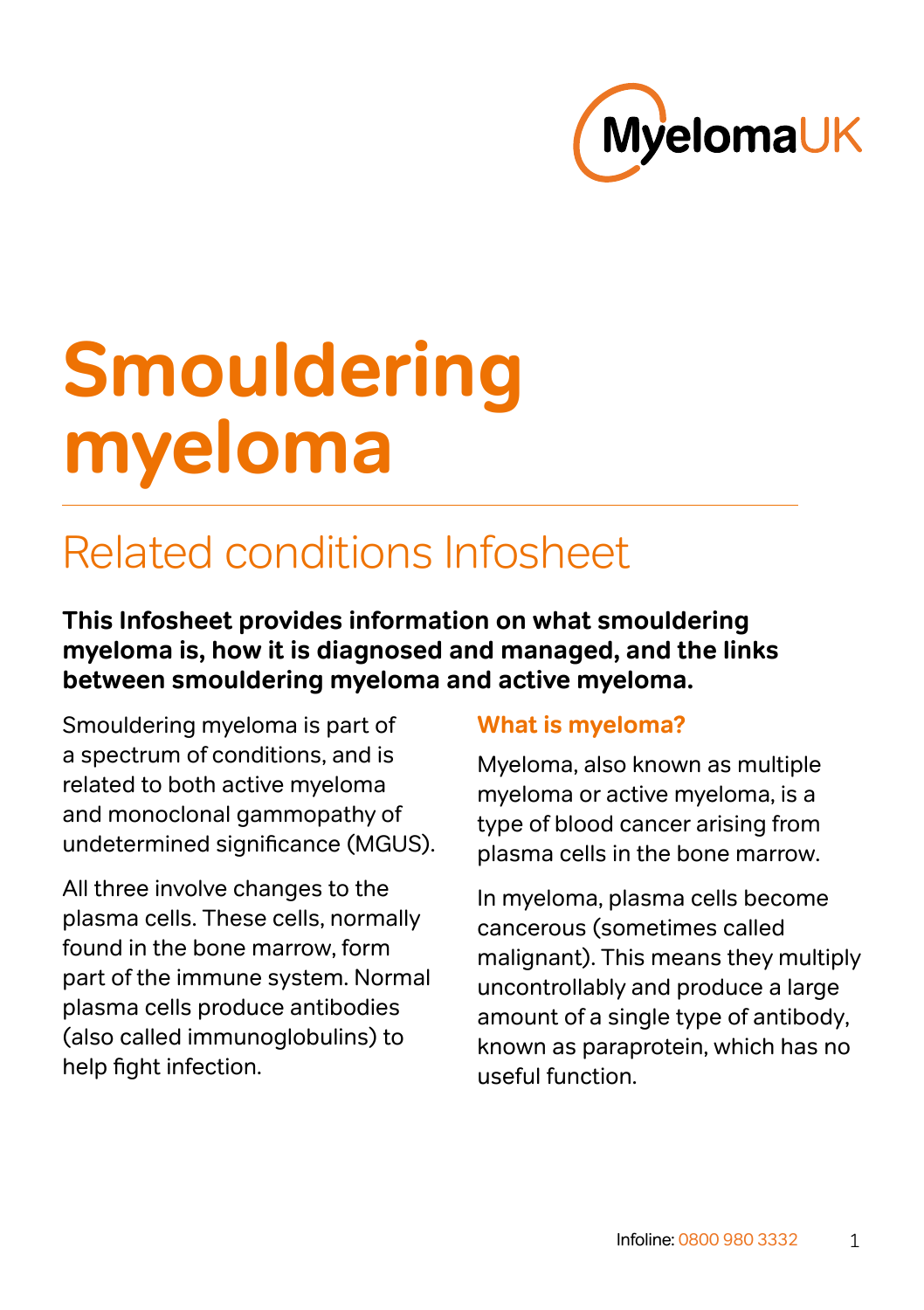Paraprotein molecules are made up of two light chains and two heavy chains. In some cases, light chains can be produced without heavy chains and they are known as free light chains.

Most of the symptoms related to myeloma are caused by the build-up of the cancerous plasma cells (also called myeloma cells) in the bone marrow and the presence of paraprotein or free light chains in the body.

#### **What is MGUS?**

Monoclonal gammopathy of undetermined significance (MGUS) is a non-cancerous condition. In MGUS, low levels of paraprotein produced by abnormal plasma cells are present in the blood. Patients do not normally have symptoms but have a slightly increased risk of developing myeloma.

For more information see the **[MGUS Infosheet](https://www.myeloma.org.uk/documents/monoclonal-gammopathy-of-undetermined-significance-mgus-infosheet/)** and **[Myeloma](https://www.myeloma.org.uk/documents/myeloma-an-introduction/)  [– an Introduction](https://www.myeloma.org.uk/documents/myeloma-an-introduction/)** from Myeloma UK

#### **What is smouldering myeloma?**

Smouldering myeloma is an early form of myeloma that usually progresses to active myeloma, but may take some time to do so.

In smouldering myeloma, abnormal plasma cells can be detected in the bone marrow, and abnormal protein can be detected in the blood and/or urine. However, patients do not have the typical symptoms related to active myeloma, such as those associated with kidney, immune system, or bone problems.

Generally, patients with smouldering myeloma do not require treatment. However, they are monitored regularly for signs that they may be progressing to active myeloma.

In the past, smouldering myeloma has sometimes been called asymptomatic myeloma (meaning "no symptoms"). However, smouldering myeloma is different from the type of active myeloma that has no symptoms but is treated – this is explained more in the section ["How is smouldering myeloma](#page-4-0)  [different from active myeloma?"](#page-4-0).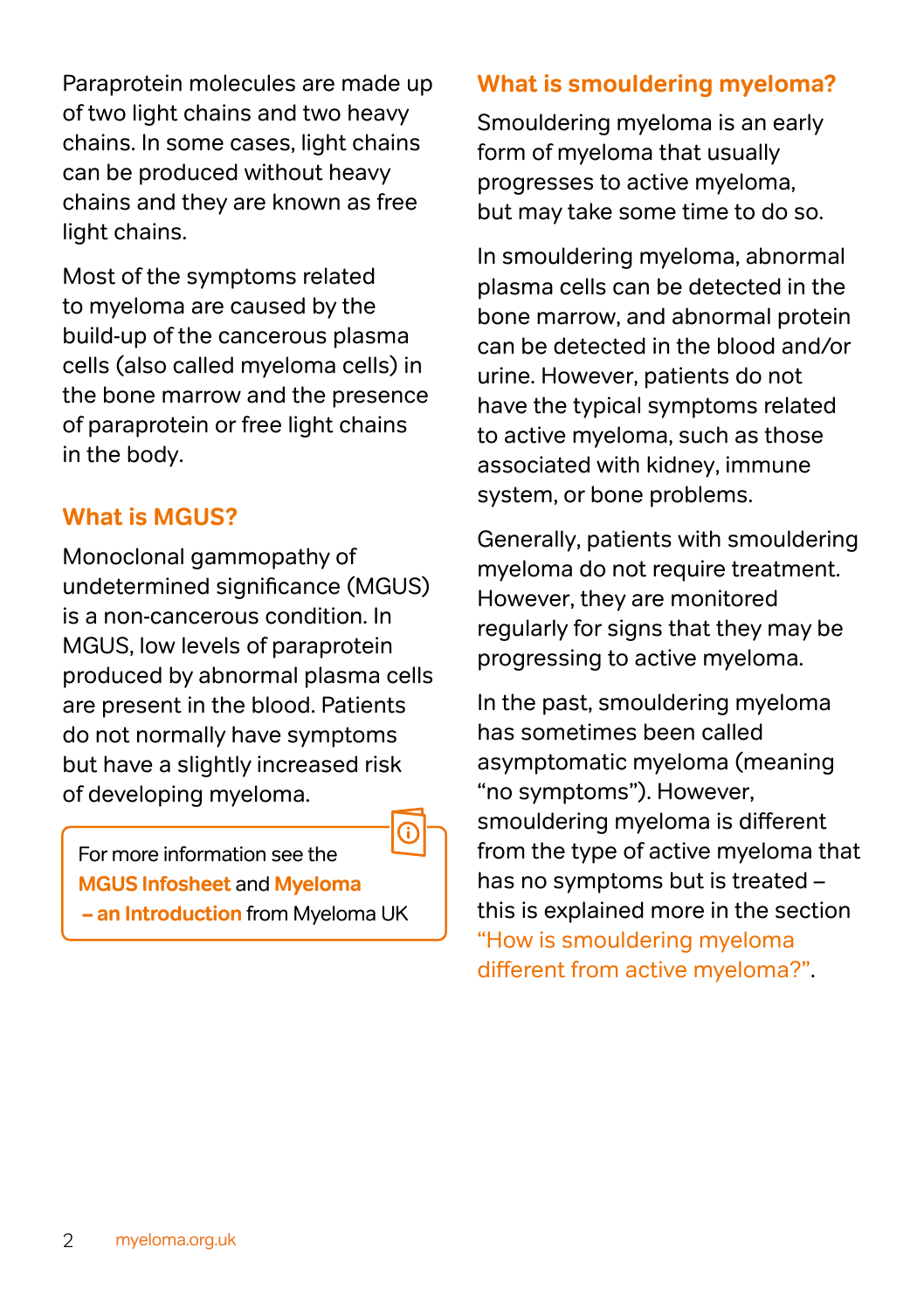#### **How is smouldering myeloma diagnosed?**

Smouldering myeloma does not normally cause symptoms, so it is often detected by chance, following a routine health check or blood tests for another condition. Blood tests may show an increased level of overall protein and this will usually prompt further tests. Patients with MGUS are regularly tested for early signs of myeloma.

To confirm the diagnosis of smouldering myeloma, tests and investigations are carried out including blood and urine tests, imaging scans and a bone marrow biopsy.

For smouldering myeloma to be diagnosed, the blood and urine tests will show:

- A blood paraprotein measurement of 30 g/L or above (and/or urinary monoclonal protein of 500 mg or more per 24 hours)
- Normal blood calcium\*
- Normal kidney function\*
- No anaemia\*

(\* unless abnormal due to some unrelated cause)

A bone marrow biopsy and imaging scan will show:

- Between 10 and 60% myeloma cells in the bone marrow
- No bone lesions

For patients to be confirmed as having smouldering myeloma, they may have either the abnormal blood/urinary protein results or the myeloma cell percentage in the bone marrow, or both.

Tables 1 and 2 summarise how MGUS, smouldering myeloma and active myeloma are diagnosed.

For more information about tests mentioned in this Infosheet, see the **[Tests and investigations in myeloma](https://www.myeloma.org.uk/documents/tests-and-investigations-in-myeloma-infoguide/)  [Infoguide](https://www.myeloma.org.uk/documents/tests-and-investigations-in-myeloma-infoguide/)** from Myeloma UK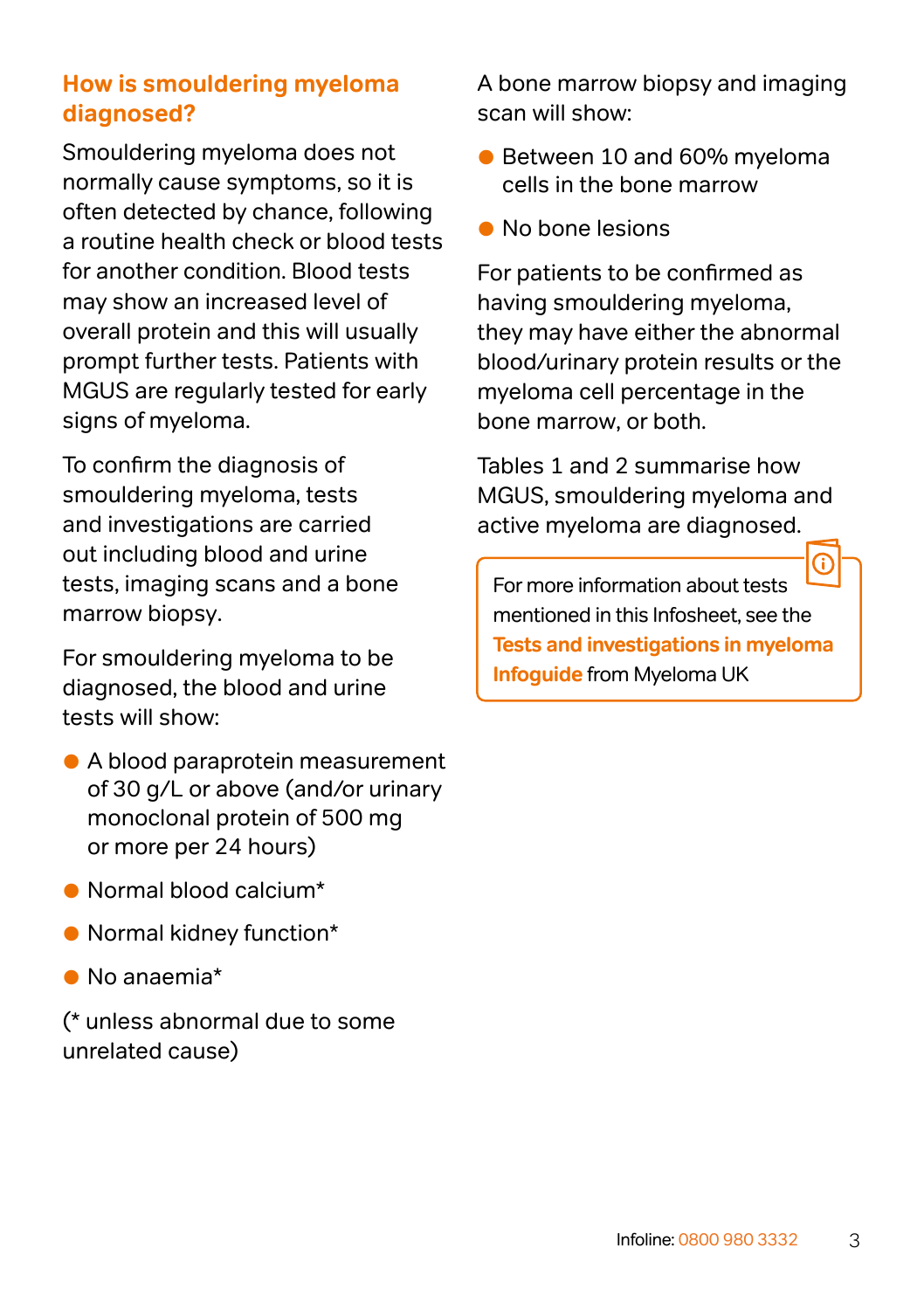| <b>MGUS</b>                                                    | <b>Smouldering</b><br>myeloma                                                                                                  | <b>Active</b><br>myeloma                                            |
|----------------------------------------------------------------|--------------------------------------------------------------------------------------------------------------------------------|---------------------------------------------------------------------|
| • Paraprotein level<br>in the blood of less<br>than 30 g/L     | • Paraprotein level in<br>the blood of 30 g/L<br>or more, and/or<br>urinary monoclonal<br>protein 500 mg or<br>more per 24 hrs |                                                                     |
| $\bullet$ Less than 10%<br>myeloma cells in the<br>bone marrow | $\bullet$ 10-60% myeloma<br>cells in the bone<br>marrow                                                                        | $\bullet$ At least 10%<br>myeloma cells in<br>the bone marrow       |
| • No myeloma-<br>defining events<br>(see Table 2, below)       | • No myeloma-<br>defining events<br>(see Table 2, below)                                                                       | • One or more<br>myeloma-defining<br>events (see Table 2,<br>below) |

**Table 1.** How MGUS, smouldering myeloma and active myeloma are diagnosed.

#### **Myeloma-defining events**

- Hypercalcaemia: >2.75 mmol/L serum calcium
- Kidney damage: indicated by serum creatinine >177 µmol/L or creatinine clearance <40 ml/min
- Anaemia: indicated by haemoglobin <100 g/L
- Bone lesions: one or more shown on X-rays, CT or PET/CT scan
- 60% or more myeloma cells in the bone marrow
- **Serum free light chain ratio 100 or more**
- More than one bone lesion that is at least 5 mm or larger in size as picked up by an MRI scan

**Table 2.** Myeloma-defining events.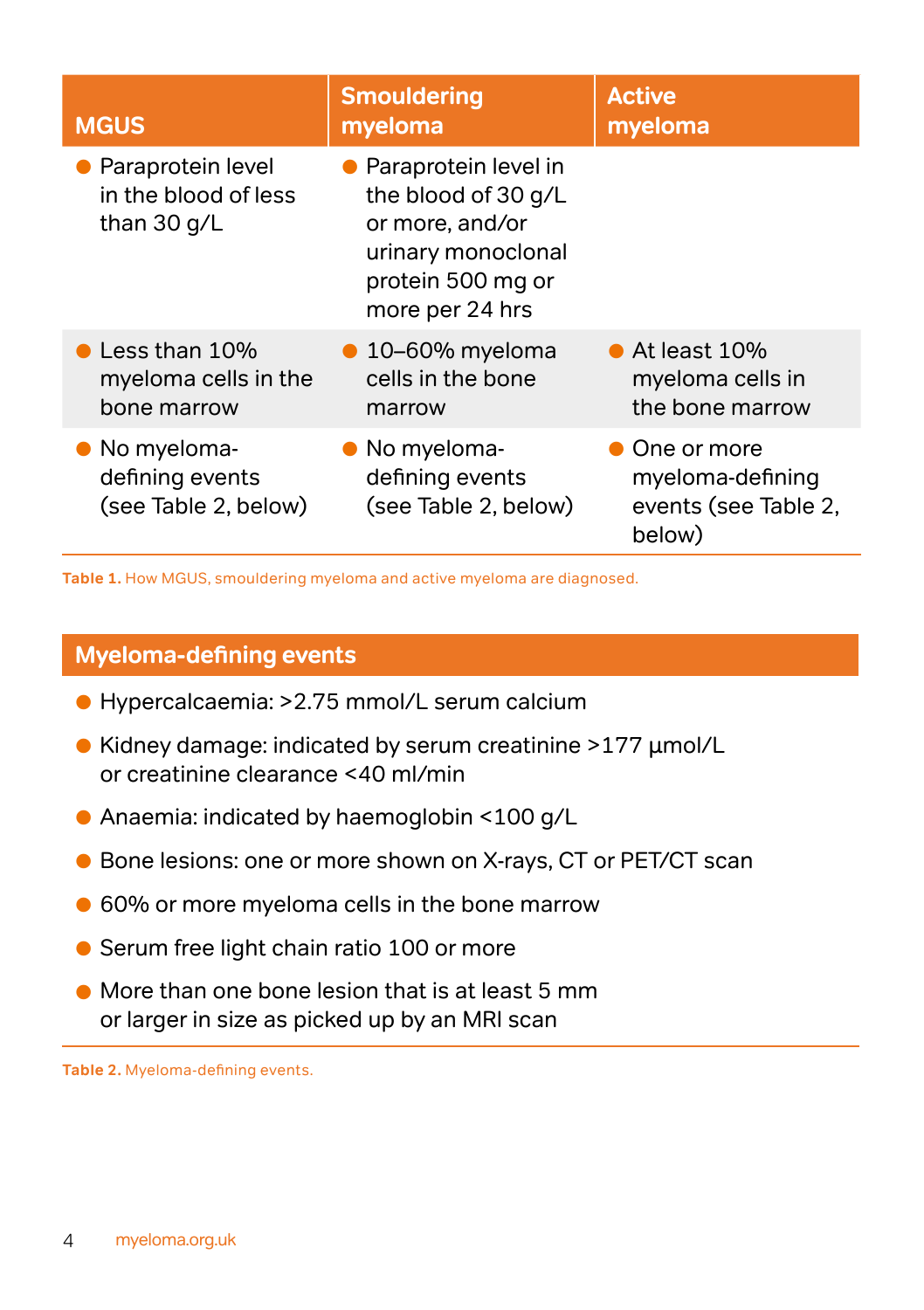#### <span id="page-4-0"></span>**How is smouldering myeloma different from active myeloma?**

Smouldering myeloma and active myeloma are complex conditions and vary from patient to patient. However, in most cases the differences are:

- Smouldering myeloma is not usually treated. Treatment is normally started when the smouldering myeloma progresses to active myeloma
- Patients with smouldering myeloma do not normally experience the symptoms seen in active myeloma that are caused by organ damage (such as bone pain or anaemia)

• Some patients have active myeloma but have no symptoms caused by organ damage. These patients are considered to have active myeloma based on their tests and scans (high levels of myeloma cells in their bone marrow, or high levels of free light chains, or more evidence of bone damage seen on scans). This is called asymptomatic active myeloma. Patients with this type of active myeloma would normally be treated

#### **Will my smouldering myeloma develop into active myeloma?**

Most patients with smouldering myeloma will progress to active myeloma at some point. However, the time this takes varies between patients, and it is not possible to say exactly when it will happen in any individual patient.

There is more about this in the section ["When will my smouldering](#page-6-0)  [myeloma become active?"](#page-6-0)

In a few patients, smouldering myeloma will not progress to myeloma, but instead to another related condition such as AL amyloidosis.

#### **How do I know if my smouldering myeloma is progressing?**

Patients are regularly monitored for changes that may indicate that their smouldering myeloma is progressing. This will include regular blood tests and scans:

- **Paraprotein and light chain**
- Kidney function
- Blood calcium
- Anaemia
- Scans or bone marrow biopsy at some points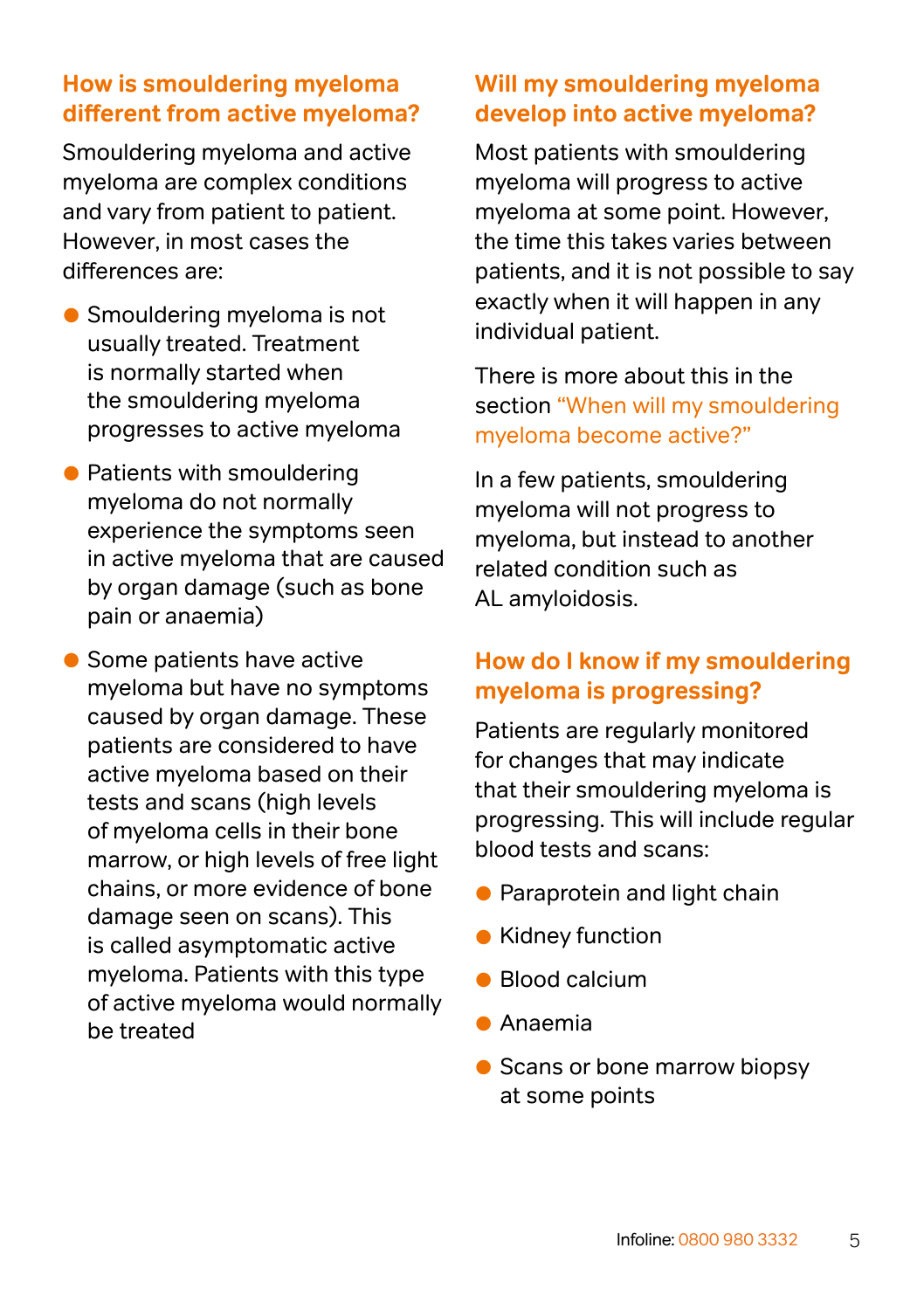If your paraproteins increase, the haematology team will normally be looking for a gradual increase over several readings, rather than just one increased reading.

You will be monitored more often to start with after your diagnosis – for example, every three months for the first few years. Monitoring may be less often after this, if your smouldering myeloma is stable.

New symptoms may occur alongside changes in test results. It is important that you are vigilant for these, and report any to your healthcare team. Symptoms might include:



**Fatique** 

Loss of weight

Recurring infections

Unexpected bone breaks

#### **What is the treatment for smouldering myeloma?**

In most cases smouldering myeloma is not treated. This is because the benefits of treatment of smouldering

myeloma are still uncertain, and treatment exposes patients to potential side effects, possibly for a number of years.

Normally, treatment starts when your smouldering myeloma is developing into active myeloma. The timing of starting treatment will depend on test results, symptoms, complications and other individual factors, and will be by agreement between you and your doctor.

Clinical trials have shown that some patients with smouldering myeloma that is at higher risk of progression may benefit from starting treatment early. This is not current practice in the UK, but you may be offered treatment as part of a clinical trial or on an individual basis. If your doctor thinks this may be appropriate for you, they will discuss the option with you.

Higher-risk myeloma is explained in the next section, and research into treatment of smouldering myeloma is discussed in the ["Future directions"](#page-8-0) section.

For information on treatment of active myeloma, see the **[Infopack for](https://www.myeloma.org.uk/documents/infopack-for-newly-diagnosed-patients/)  [newly diagnosed myeloma patients](https://www.myeloma.org.uk/documents/infopack-for-newly-diagnosed-patients/)** from Myeloma UK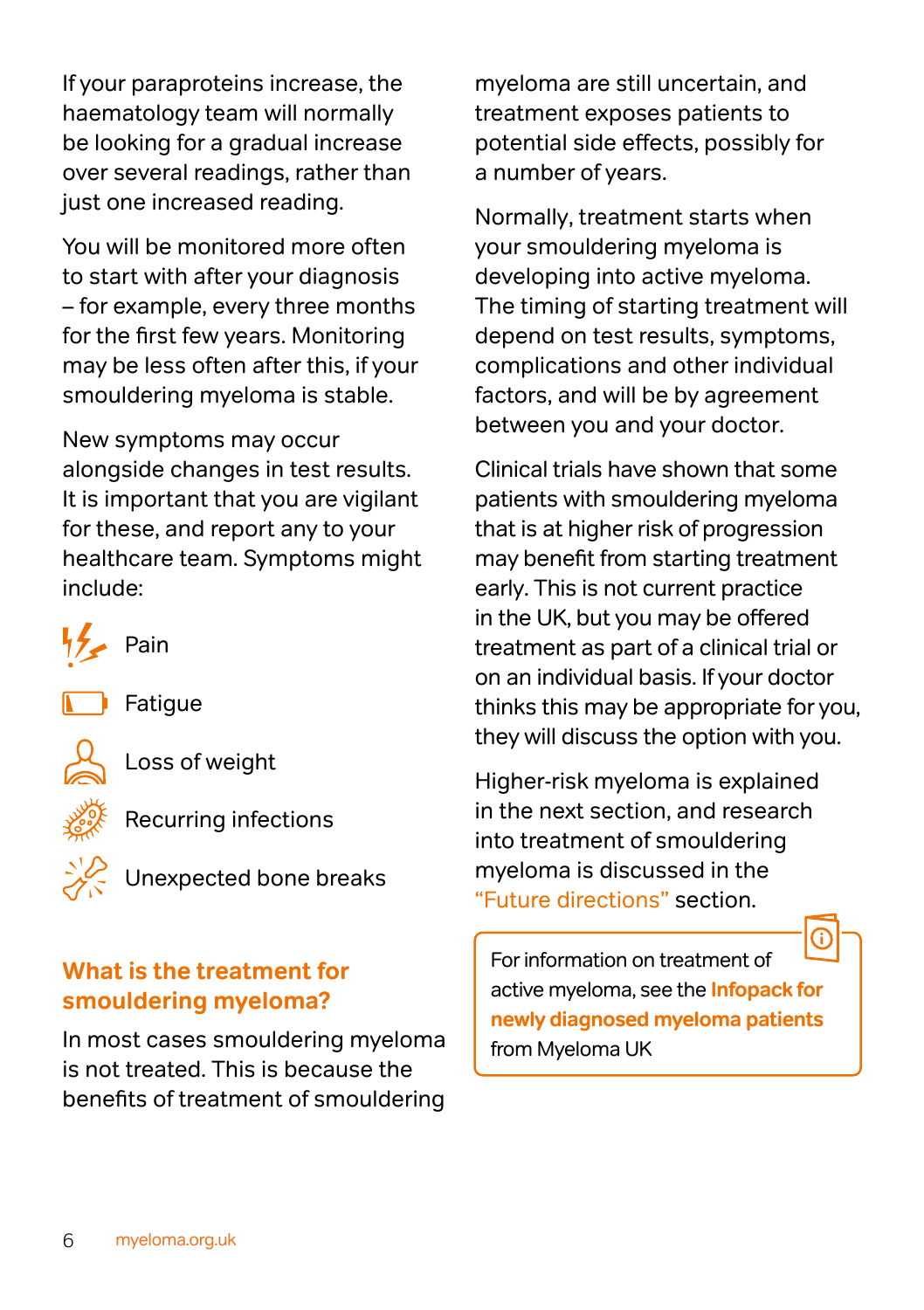#### <span id="page-6-0"></span>**When will my smouldering myeloma become active?**

As mentioned, smouldering myeloma is very variable and each patient is different. It is not possible to be certain when a patient's myeloma will become active.

The risk of progressing to active myeloma is lower if you have had smouldering myeloma for a long time. This has been shown by studies of smouldering myeloma patients followed up over time (see Table 3).

Causes of progression are not fully understood. However, a person's smouldering myeloma may be more likely to become active (be higher risk) if there are:

- More myeloma cells in the bone marrow
- More paraprotein or light chain in the blood
- Specific changes in the genetics of the myeloma cells

| <b>Period after diagnosis</b> | <b>Approximate number of</b><br>patients who progressed from<br>smouldering to active myeloma<br>each year during this period |
|-------------------------------|-------------------------------------------------------------------------------------------------------------------------------|
| 0-5 years                     | 10 in 100 patients each year                                                                                                  |
| $6-10$ years                  | 3 in 100 patients each year                                                                                                   |
| $11 - 20$ years               | 1 in 100 patients each year                                                                                                   |

**Table 3.** Approximate numbers of patients who progress from smouldering to active myeloma during different periods after diagnosis.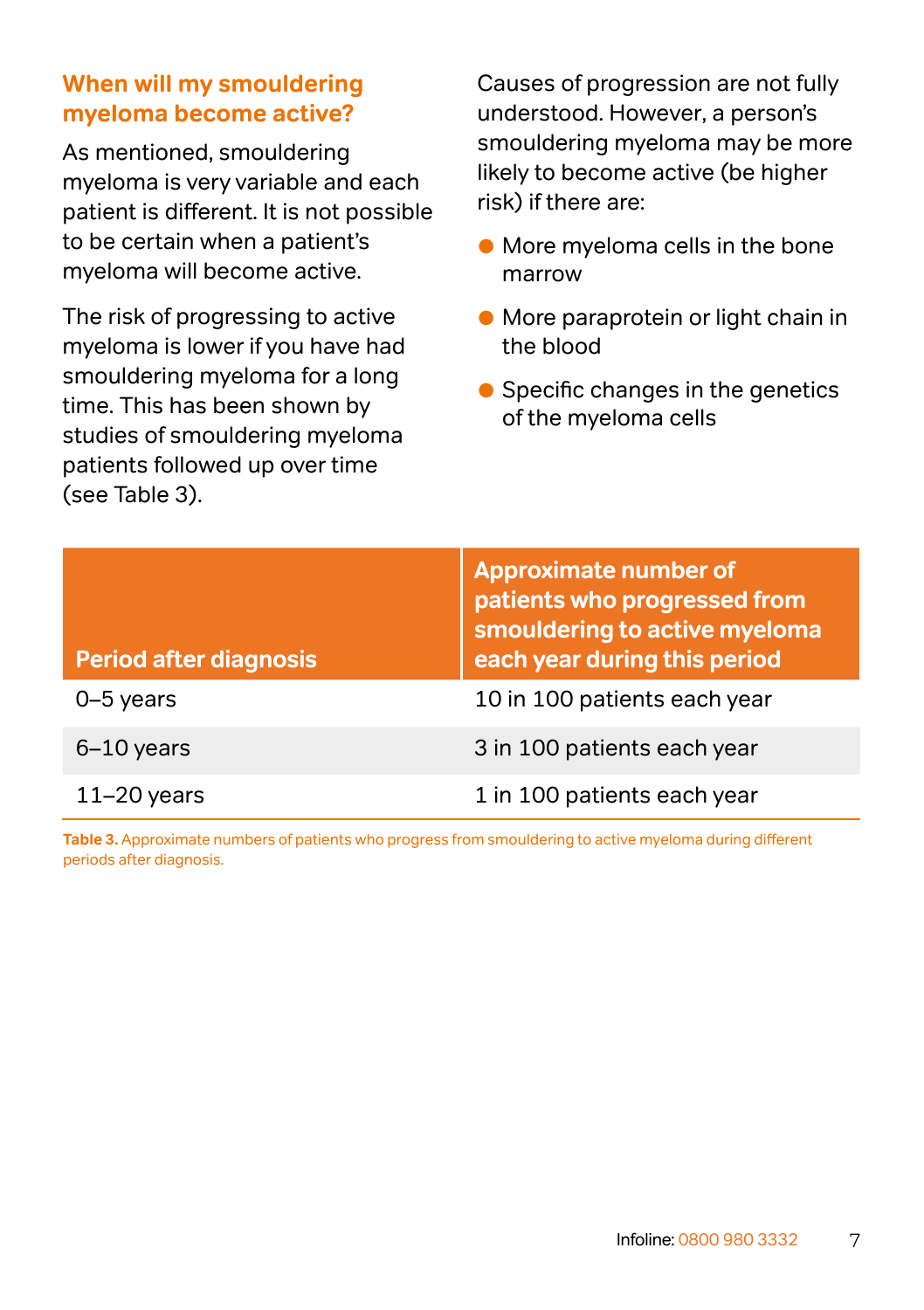#### **Coping with the diagnosis**

This is often a difficult and uncertain time for patients and their families. Smouldering myeloma is even rarer than myeloma and dealing with a diagnosis can feel isolating. It can also be challenging for a patient to be told they have smouldering myeloma, but that treatment is not yet recommended.

Many patients find talking with their nurse at the hospital clinic helpful and supportive. Although you are not having treatment, you can access cancer support services at your hospital. You can also call the Myeloma Infoline on 0800 980 3332, or join the Myeloma Discussion Forum and speak directly to other patients who have been diagnosed with smouldering myeloma.

To join the Discussion Forum go to **[forum.myeloma.org.uk](https://forum.myeloma.org.uk/)**

#### **Living well with smouldering myeloma**

There are things that may help in living well with smouldering myeloma.

#### **Dealing with uncertainty**

It helps to recognise that a diagnosis of smouldering myeloma can have a significant impact on your emotional wellbeing, and anxiety can be worse when your regular tests are due. However, regular tests can help to reassure you that any effects of myeloma will be picked up early.

#### **Staying positive**

It is important to try and stay positive and live normally. It's OK to have some bad days, but try not to allow constant worry to take over. Complementary therapies and techniques such as mindfulness can sometimes help.

#### **Being vigilant**

Report any new symptoms such as pain, fatigue or weight loss to your clinical haematology team. It is important to get symptoms checked out, but to remember that they may not be related to myeloma.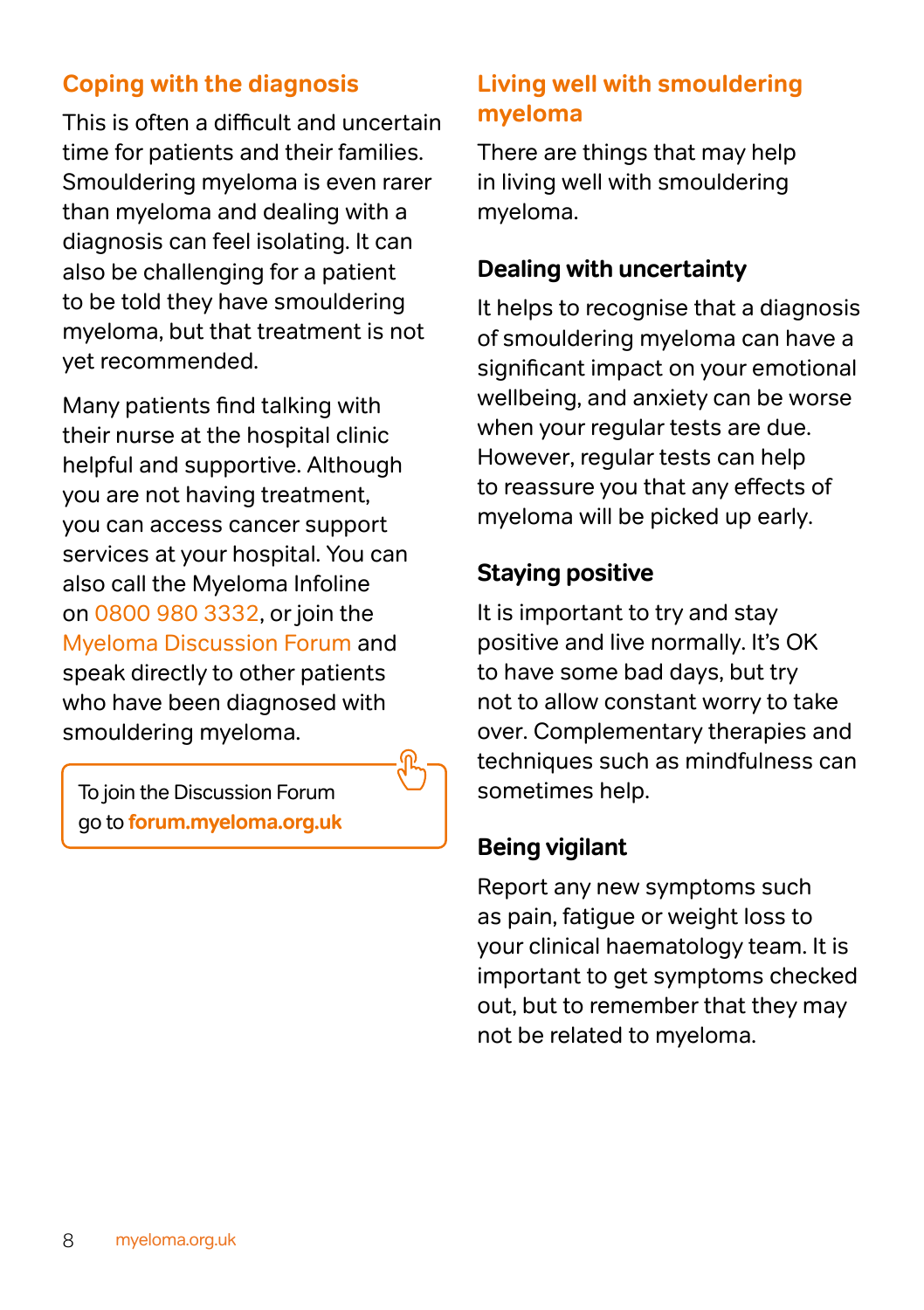#### **Sources of support**

You can get support from:

Your haematology team. It is always OK to ask to speak to your haematologist or your Clinical Nurse Specialist (CNS) if you are worried about any aspect of your smouldering myeloma, such as results of tests, possible progression, and timing of starting treatment

The Myeloma Infoline 0800 980 3332 and Ask The Nurse email service [AskTheNurse](mailto:AskTheNurse@myeloma.org.uk) [@myeloma.org.uk](mailto:AskTheNurse@myeloma.org.uk), for information, advice or just a listening ear

Chatting with others on the Myeloma Discussion Forum [forum.myeloma.org.uk](http://forum.myeloma.org.uk)

Family and friends – it is good to decide how many people to tell, but those you do tell can be an important source of support

Counselling or other talking therapies may help if you are finding things challenging

#### <span id="page-8-0"></span>**Future directions**

An important area of research into smouldering myeloma is to understand better the underlying changes in plasma cells that cause them to become abnormal and then cancerous. This should help identify which patients are more likely to progress from smouldering to active myeloma, and who may benefit from starting drug treatment early.

A number of clinical trials of drug treatment of smouldering myeloma are taking place. These are mainly in patients at higher risk of progression. Some trials are comparing drug treatment with just monitoring the patients, while other trials are comparing different combinations of drugs.

The hope is to be able to delay progression of smouldering myeloma to active myeloma and to extend life. However, this needs to be balanced with manageable side effects because treatment may need to be given for a long time before active myeloma develops.

An approach of some other clinical trials is to look at intense treatment combinations. This research is at an earlier stage, but the ultimate aim is to eradicate the myeloma cells completely, at least in some patients.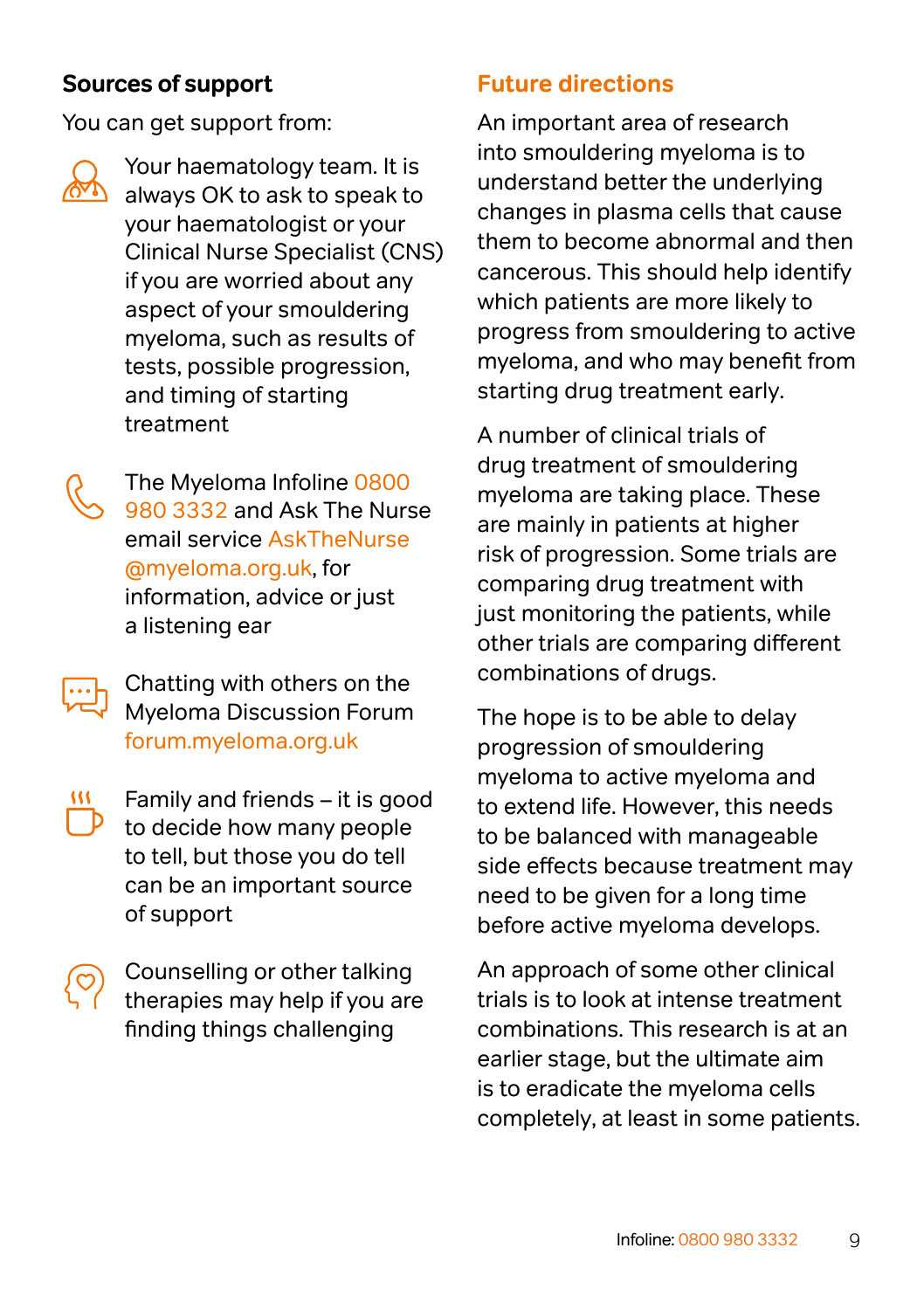Two studies in the UK (called COSMOS and OxPLoreD) are looking at which patients progress from smouldering myeloma and why, and looking for new markers to help identify these patients.

For an up-to-date list of UK clinical trials and studies involving smouldering myeloma patients, visit the Myeloma Trial Finder at **[trials.myeloma.org.uk](http://trials.myeloma.org.uk)** 

#### **Key points**

- Smouldering myeloma is an early form of myeloma
- Cancerous cells in the bone marrow called plasma cells produce abnormal protein called paraprotein
- **Patients do not normally have** symptoms
- Smouldering myeloma is usually detected by chance, and diagnosis is confirmed by tests and scans
- Most patients go on to develop active myeloma at some point, but the time taken for this to happen varies
- Smouldering myeloma is not normally treated
- Patients are regularly monitored for changes in test results, and for development of symptoms which could indicate that the myeloma is becoming active
- **Living with smouldering myeloma** can be very challenging but there is support available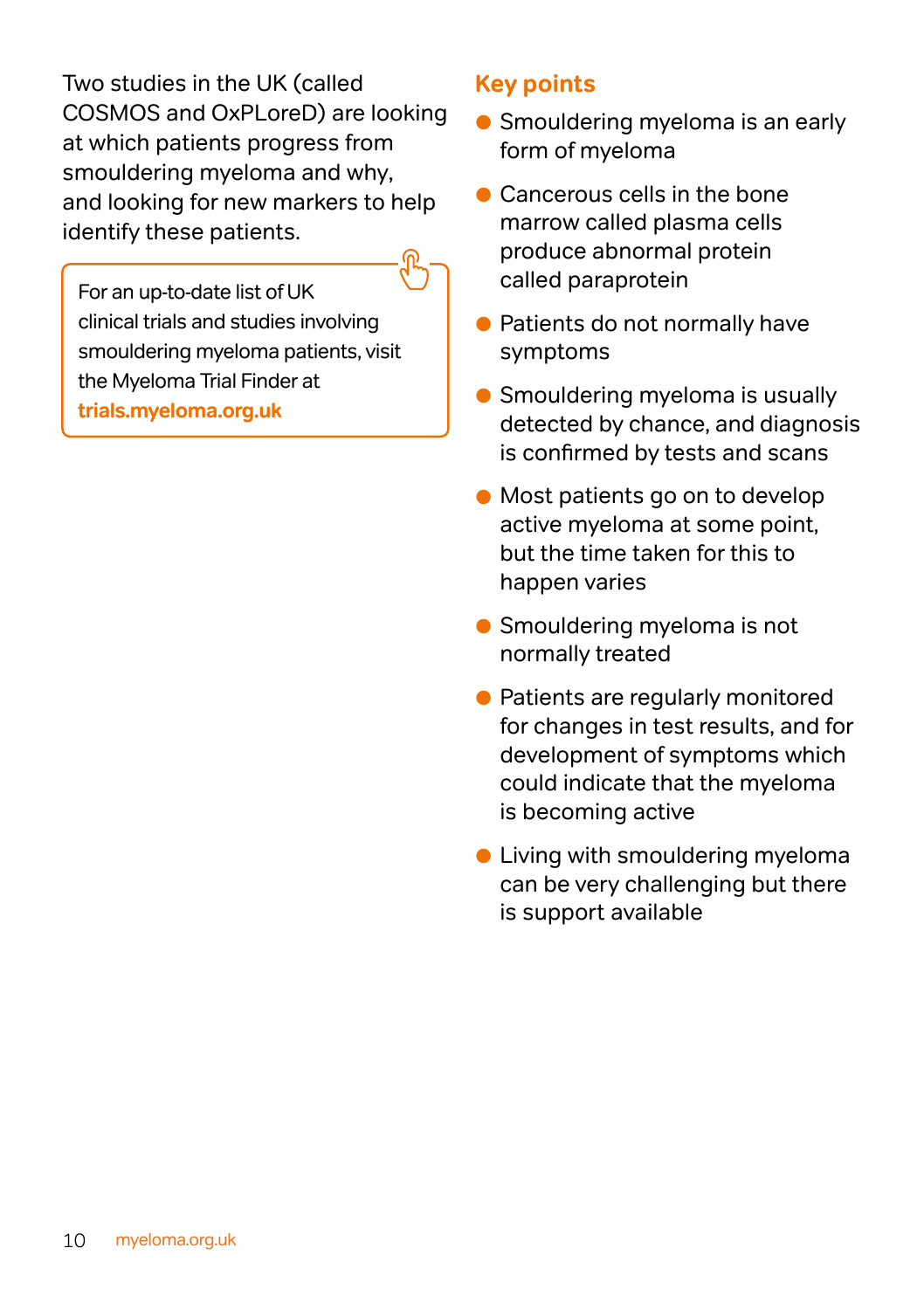#### **About this Infosheet**

The information in this Infosheet is not meant to replace the advice of your healthcare team. They are the people to ask if you have questions about your individual situation.

For a list of references used to develop our resources, visit [myeloma.org.uk/references](http://myeloma.org.uk/references) 

We value your feedback about our patient information. For a short online survey go to [myeloma.org.uk/pifeedback](http://myeloma.org.uk/pifeedback)  or email comments to [patientinfo@myeloma.org.uk](mailto:patientinfo%40myeloma.org.uk?subject=)

#### **Other information available from Myeloma UK**

Myeloma UK has a range of publications available covering all aspects of myeloma and related conditions. Download or order them from [myeloma.org.uk/publications](http://myeloma.org.uk/publications)

To talk to one of our Myeloma Information Specialists about any aspect of smouldering myeloma, call our Myeloma Infoline on [0800 980 3332](tel:08009803332) or [1800 937 773](tel:1800937773) from Ireland.

The Infoline is open from Monday to Friday, 9am to 5pm and is free to phone from anywhere in the UK and Ireland.

Information and support about myeloma is also available around the clock at [myeloma.org.uk](http://myeloma.org.uk)